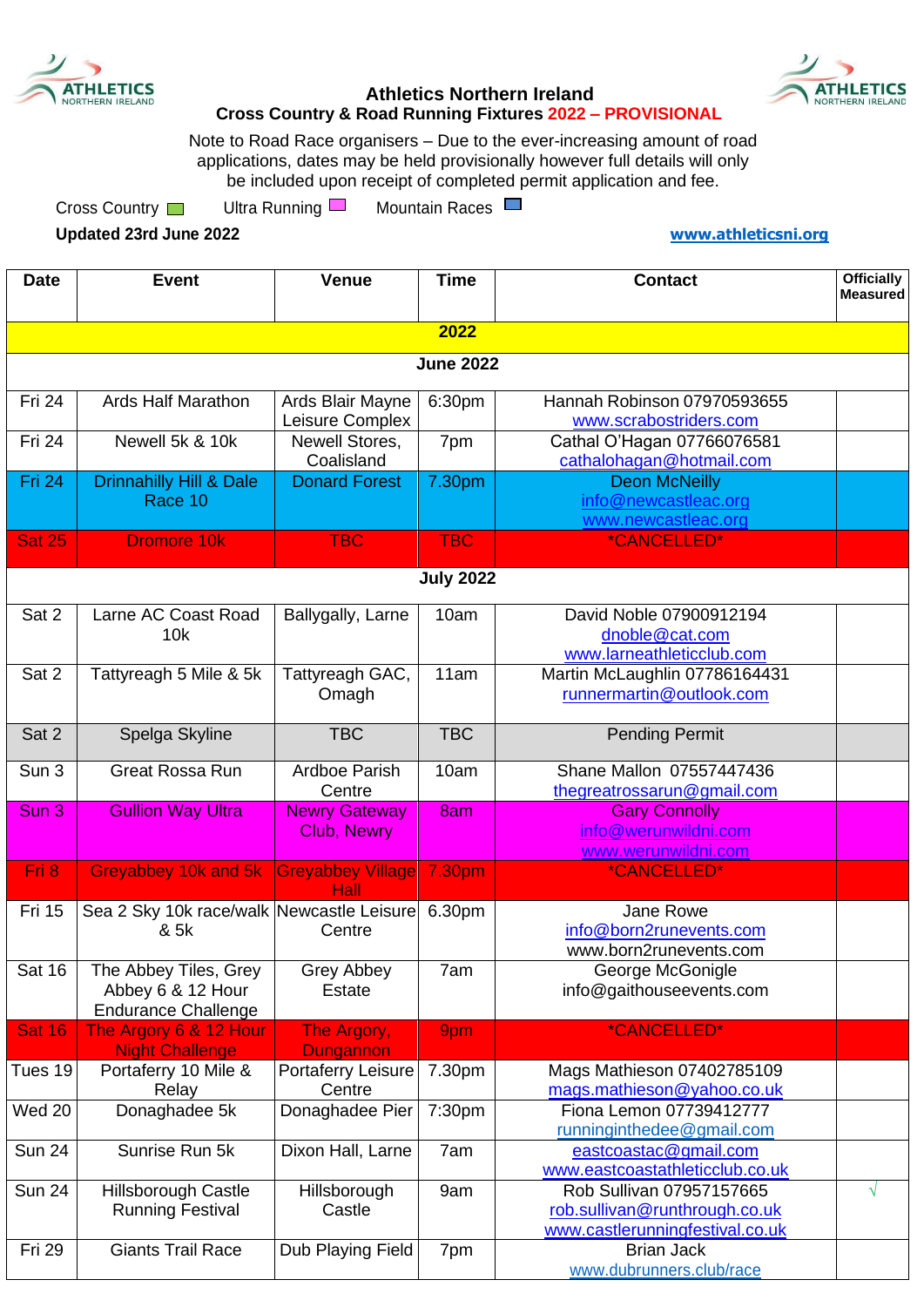|               |                                                                                               |                                                    |                                        | dubrunnersbelfast@gmail.com                                                             |   |
|---------------|-----------------------------------------------------------------------------------------------|----------------------------------------------------|----------------------------------------|-----------------------------------------------------------------------------------------|---|
| Fri 29        | Carnlough Quarry 5k                                                                           | Bridge St,<br>Carnlough                            | 7pm                                    | <b>Glenlough Running Club</b><br>Stephen Montgomery 07734174994<br>stmonty6@outlook.com |   |
| Fri 29        | The Bob & Berts<br>Stormont 5k & 10k                                                          | <b>Stormont Estate</b>                             | 7.15pm                                 | Andrew Scott 07823774864<br>info@runtheraceseries.com<br>www.runtheraceseriescom        |   |
| <b>Sun 31</b> | Crossgar 10k                                                                                  | The Square,<br>Crossgar                            | 1pm                                    | <b>Adrian Daye</b><br>atlas@atlasrunning.co.uk                                          |   |
|               |                                                                                               |                                                    | August 2022                            |                                                                                         |   |
| Wed 3         | Crawfordsburn 5k                                                                              | Crawfordsburn<br><b>Country Park</b>               | 7.15pm                                 | Clare Russell 07901823349<br>www.northdownac.co.uk<br>events@northdownac.co.uk          |   |
| Wed 3         | Ardglass 10k & 5k                                                                             | St Nicholas'<br>Primary School,<br>Ardglass        | 7pm                                    | <b>Adrian Daye</b><br>atlas@atlasrunning.co.uk                                          |   |
| Fri 5         | Co Down 5k                                                                                    | Downpatrick Town<br>Centre                         | 7.30                                   | Andrew Telford 07771985042<br>andrewtel84@gmail.com                                     |   |
| Fri 5         | <b>Mallusk Harriers 5 Mile</b><br>Road Race                                                   | Academy Club,<br><b>Mallusk Road</b>               | 7.30pm                                 | Leanne Skillen 07961620715<br>malluskharriers@outlook.com<br>www.malluskharriers.co.uk  |   |
| Sat 6         | <b>Sperrin Harriers 5 Mile</b><br><b>Classic Stanley Reid</b><br>Memorial & Family Fun<br>Run | Loughry Campus                                     | 12noon<br>(11.15am)<br>for fun<br>run) | Mark Reid 07899002644<br>www.sperrinharriers.co.uk<br>alfredmark2002@yahoo.co.uk        | V |
| Sat 6         | <b>Run the Trails at Mount</b>                                                                | <b>Mount Stewart,</b>                              | 6pm                                    | <b>Chris Stevenson</b>                                                                  |   |
|               | <b>Stewart</b>                                                                                | <b>Newtownards</b>                                 |                                        | stevensonlighting@hotmail.com                                                           |   |
| Sat 6         | <b>CANCELLED</b><br><b>Seven Sevens</b>                                                       | <b>TBC</b>                                         | <b>TBC</b>                             | <b>Pending Permit</b>                                                                   |   |
| Sun 7         | Feile 10k                                                                                     | Malone Integrated<br>College, Belfast              | 9am                                    | <b>West Belfast Coolers</b><br>Paula Hewitt 07712524000<br>wbcoolers@gmail.com          |   |
| Mon 8         | Broughshane 5 & 10k                                                                           | Broughshane<br>Community<br>Centre,<br>Broughshane | 7pm                                    | NI Mountain Rescue Team<br>graeme933@btinternet.com<br>07900192356                      |   |
| Fri 12        | <b>Connswater 5 Mile</b><br>Challenge                                                         | CS Lewis Square,<br><b>Belfast</b>                 | 7pm                                    | Gary Keenan 07808276244<br>Keenang1963@gmail.com<br>www.vpcac.com                       |   |
| <b>Sat 13</b> | Dambusters 10mi/10k/5k                                                                        | <b>Silent Valley</b><br><b>Mountain Park</b>       | 10.30am                                | Jane Rowe<br>info@born2runevents.com<br>www.born2runevents.com                          |   |
| <b>Sat 13</b> | <b>Florence Court Last One</b><br><b>Standing</b>                                             | <b>Florence Court</b>                              | 12 noon                                | <b>Adrian Daye 07876560015</b><br>atlas@atlasrunning.co.uk<br>www.atlasrunning.co.uk    |   |
| <b>Sun 14</b> | Rock the Lakes and<br>Lough                                                                   | South Lakes<br>Leisure Centre,<br>Craigavon        | 9.30am                                 | St Peter's AC<br>Paul Moore 07767135144<br>mfamily.mf@gmail.com                         |   |
| Thurs 18      | <b>Scrabo Race</b>                                                                            | <b>TBC</b>                                         | <b>TBC</b>                             | <b>Pending Permit</b>                                                                   |   |
| Fri 19        | The Bob & Berts Gortin<br>Forest 5k & 10k                                                     | Gortin Forest Park                                 | 7.15pm                                 | Andrew Scott 07823774864<br>info@runtheraceseries.com<br>www.runtheraceseries.com       |   |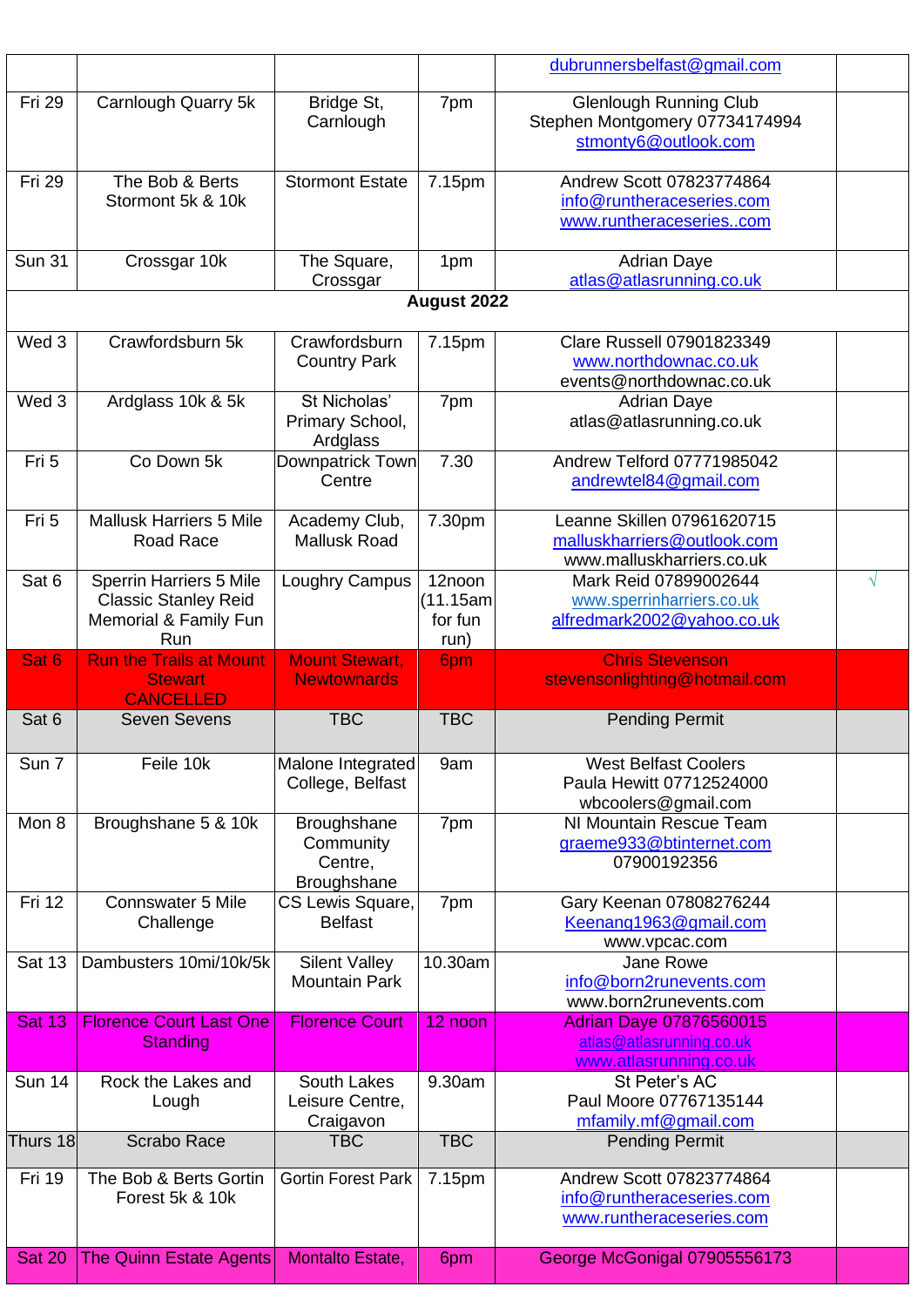|               | 6/12 Hour & 5k/10k                        | <b>Ballynahinch</b>      |                | info@gaithouseevents.com             |            |
|---------------|-------------------------------------------|--------------------------|----------------|--------------------------------------|------------|
|               | Races                                     |                          |                | www.gaithouseevents.com              |            |
| <b>Sun 21</b> | <b>Storming the Castle</b>                | Amphitheatre             | 1.30pm         | Andy Smyth 07969031570               | $\sqrt{}$  |
|               |                                           | Carrickfergus            |                | www.seaparkac.com                    |            |
|               |                                           |                          |                | stormcastle800@gmail.com             |            |
| <b>Fri 26</b> | Portrush 5 Mile                           | Portrush                 | <b>TBC</b>     | <b>Pending Permit</b>                |            |
| Sat 27        | <b>Antrim Coast Half</b>                  | Main Street, Larne       | 7.30pm         | Ruth McIlroy 07929333982             |            |
|               | <b>Marathon Classic Street</b>            |                          |                | ruthmoore844@btinternet.com          |            |
|               | Mile & Kids Mile Run                      |                          |                | www.antrimcoasthalfmarathon.com      |            |
| <b>Sun 28</b> | <b>Antrim Coast Half</b>                  | Coast Road, Larne        | 9am            | Ruth McIlroy 07929333982             | $\sqrt{}$  |
|               | Marathon                                  |                          |                | ruthmoore844@btinternet.com          |            |
|               |                                           |                          |                | www.antrimcoasthalfmarathon.com      |            |
|               |                                           |                          | September 2022 |                                      |            |
| Fri 2         | <b>GRC Coastal 5k</b>                     | Branch Road,             | 7pm            | Stephen Montgomery 07734174994       |            |
|               |                                           | Carnlough                |                | stmonty6@outlook.com                 |            |
|               |                                           |                          |                | www.glenloughrunningclub.com         |            |
| Sat 3         | Run Fintona Run                           | <b>TBC</b>               | <b>TBC</b>     | <b>Pending Permit</b>                |            |
|               |                                           |                          |                |                                      |            |
| Sun 4         | Waterside Half Marathon Ebrington Square, |                          | 9.30am         | Catherine Ashford 07591987180        |            |
|               |                                           | Derry/Londonderr         |                | catherine.ashford@derrystrabane.com  |            |
|               |                                           |                          |                | https://www.derrystrabane.com/whm    |            |
| Sun 4         | Laganside 10k                             | <b>Ormeau Park</b>       | 2pm            | Diane Taylor                         |            |
|               |                                           |                          |                | Dianetaylor611@googlemail.com        |            |
|               |                                           |                          |                | www.laganside10k.com                 |            |
| Fri 9         | Portaferry 10k                            | Portaferry GAC           | 6.30pm         | Andrew Brodie 07739071472            |            |
|               | (previously: Abis Butterfly               |                          |                | brodieandrew35@gmail.com             |            |
|               | Breeze)                                   |                          |                |                                      |            |
| Fri 9         | Les Jones Memorial 10k                    | <b>TBC</b>               | <b>TBC</b>     | <b>Pending Permit</b>                |            |
|               |                                           |                          |                |                                      |            |
| Sat 10        | Lecale Way Ultra                          | <b>Slieve Donard</b>     | 7am            | Adrian Daye 07876560015              |            |
|               |                                           | Hotel Beach,             |                | atlas@atlasrunning.co.uk             |            |
|               |                                           | Newcastle                |                | www.atlasrunning.co.uk/werunwild.com |            |
|               |                                           |                          |                |                                      |            |
| <b>Sun 11</b> | Whitespace NI Ultra                       | South Lakes              | 7am            | Adrian Daye 07876560015              |            |
|               | Running 50k/100k                          | Leisure Centre,          |                | adrian.daye@sky.com                  |            |
|               | Championships                             | Craigavon                |                |                                      |            |
| <b>Sun 11</b> | Run NI 5k                                 | <b>TBC</b>               | <b>TBC</b>     | <b>Pending Permit</b>                |            |
| <b>Sun 18</b> | <b>Mash Direct Belfast City</b>           | <b>Ormeau Park</b>       | 9am            | Belfast City Marathon 02890726130    | V          |
|               | <b>Half Marathon</b>                      |                          |                | info@belfastcitymarathon.org         |            |
|               |                                           |                          |                | www.belfastcitymarathon.com          |            |
| Sat 24        | NI & Ulster Championship                  | Castle Park,             | 10am           | Clare Russell 07901823349            | $\sqrt{ }$ |
|               | Bangor 10k                                |                          |                | events@northdownac.co.uk             |            |
|               |                                           | Bangor                   |                | www.northdownac.co.uk                |            |
| Sat 24        |                                           |                          | 10am           | Konrad McNeice 07810533799           |            |
|               | Annaghmore Running<br>Festival            | Annaghmore               |                | Konrad79@hotmail.com                 |            |
|               |                                           | Clubrooms,               |                |                                      |            |
| <b>Sun 25</b> | TJ McElmeel XC                            | Annaghmore<br><b>TBC</b> | <b>TBC</b>     |                                      |            |
|               |                                           |                          |                | <b>Pending Permit</b>                |            |
| October 2022  |                                           |                          |                |                                      |            |
|               |                                           |                          |                |                                      |            |
| Sat 1         | NI & Ulster Road Relay                    | Victoria Park,           | 12noon         | Gary Keenan 07808276244              |            |
|               | Championships                             | <b>Belfast</b>           |                | Keenang1963@gmail.com                |            |
|               |                                           |                          |                | www.vpcac.com                        |            |
| Sun 2         | Mary Peter's Running                      | <b>Balmoral Park,</b>    | 10am           | Glenn Grant 07720081053              |            |
|               | Festival                                  | Lisburn                  |                | championchipireland@googlemail.com   |            |
|               |                                           |                          |                |                                      |            |
| Sun 9         | Armagh 10 Mile                            | <b>TBC</b>               | <b>TBC</b>     | <b>Pending Permit</b>                |            |